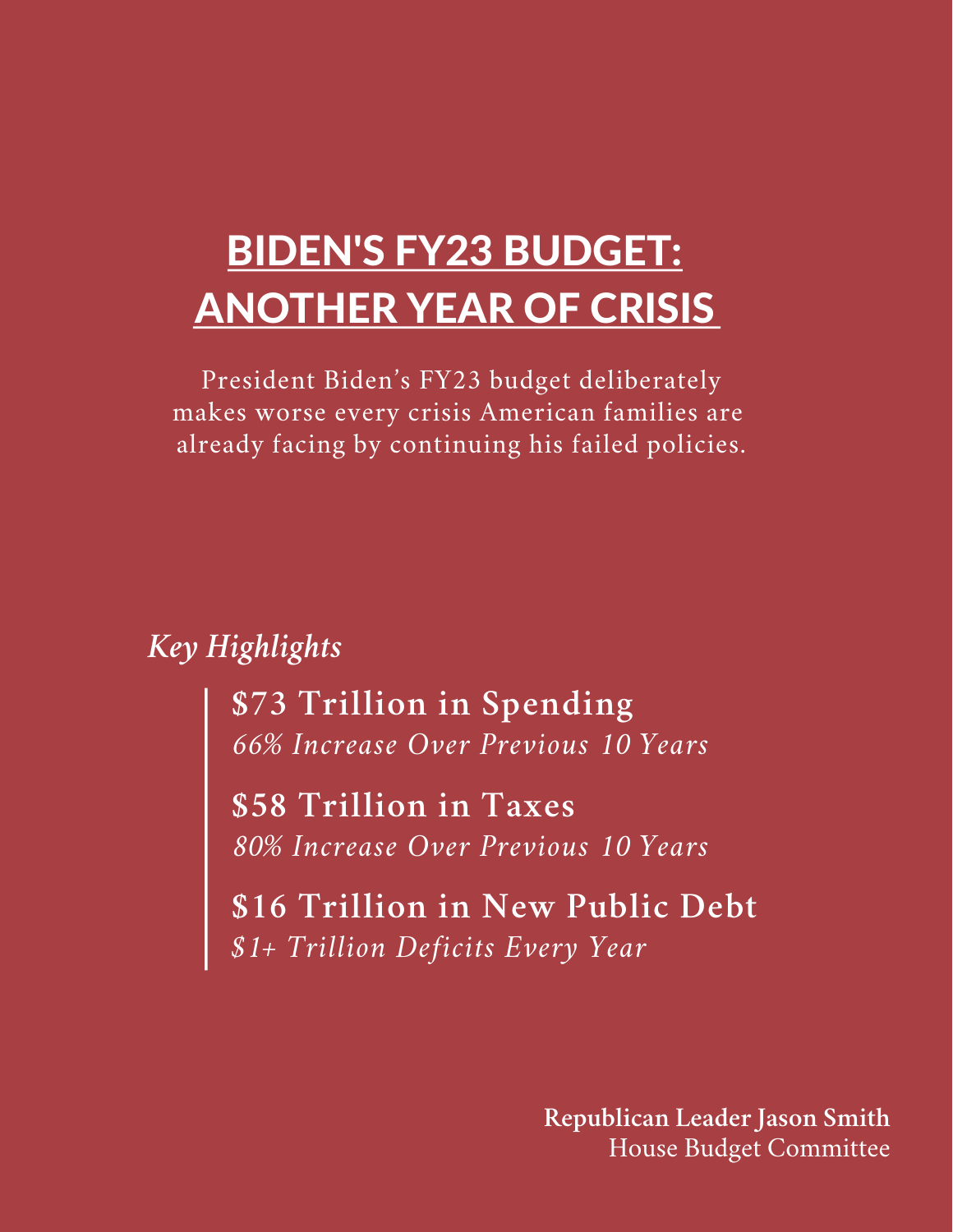# BIDEN'S FY23 BUDGET SPENDING & INFLATION CRISIS

*"We tend to use [transitory] to mean that it won't leave a permanent mark in the form of higher inflation...I think it's probably a good time to retire that word…"* **- Jerome Powell, Federal Reserve Chairman**

#### 7.9% = current inflation rate, a 40-year high

- **276%** higher than Biden predicted in his FY22 Budget
- **8.9%** inflationary growth since Biden took office
- **2.8%** average yearly inflation assumed over the next 5 years
	- **63%** annual inflationary increase over average of last 10 years

#### \$73 trillion in government spending over the next 10 years - highest sustained government spending in American history

- **\$7.3 trillion** yearly average of government spending
- **66% higher** yearly average spending than last 10 years
- **\$7 trillion** more than Congressional Budget Office (CBO) predicts over next 10 yrs

#### 12% average spending increase next year for non-defense federal agencies

**\$1.7 trillion** already provided to non-defense federal agencies outside of annual appropriations in the American Rescue Plan

**Ignores** \$5 trillion in CBO-confirmed spending included in the Build Back Better bill through a deficit-neutral reserve fund gimmick

**ZERO** accounting of new WH request for additional \$22.5 billion in "COVID funding"

### THE COST TO AMERICANS

#### \$3,500 annual inflation tax paid by American families in 2021

- **\$296** extra per month
- **54%** higher inflation growth than wage growth
- **\$12,000** inflation tax to be paid by American families under Biden Budget

#### \$5,200 annual inflation tax to be paid by American families in 2022

#### The price of…

- Meat is up **13.0%**
- Milk is up **11.2%**
- Electricity is up **9.0%**
- Baby food is up **8.4%**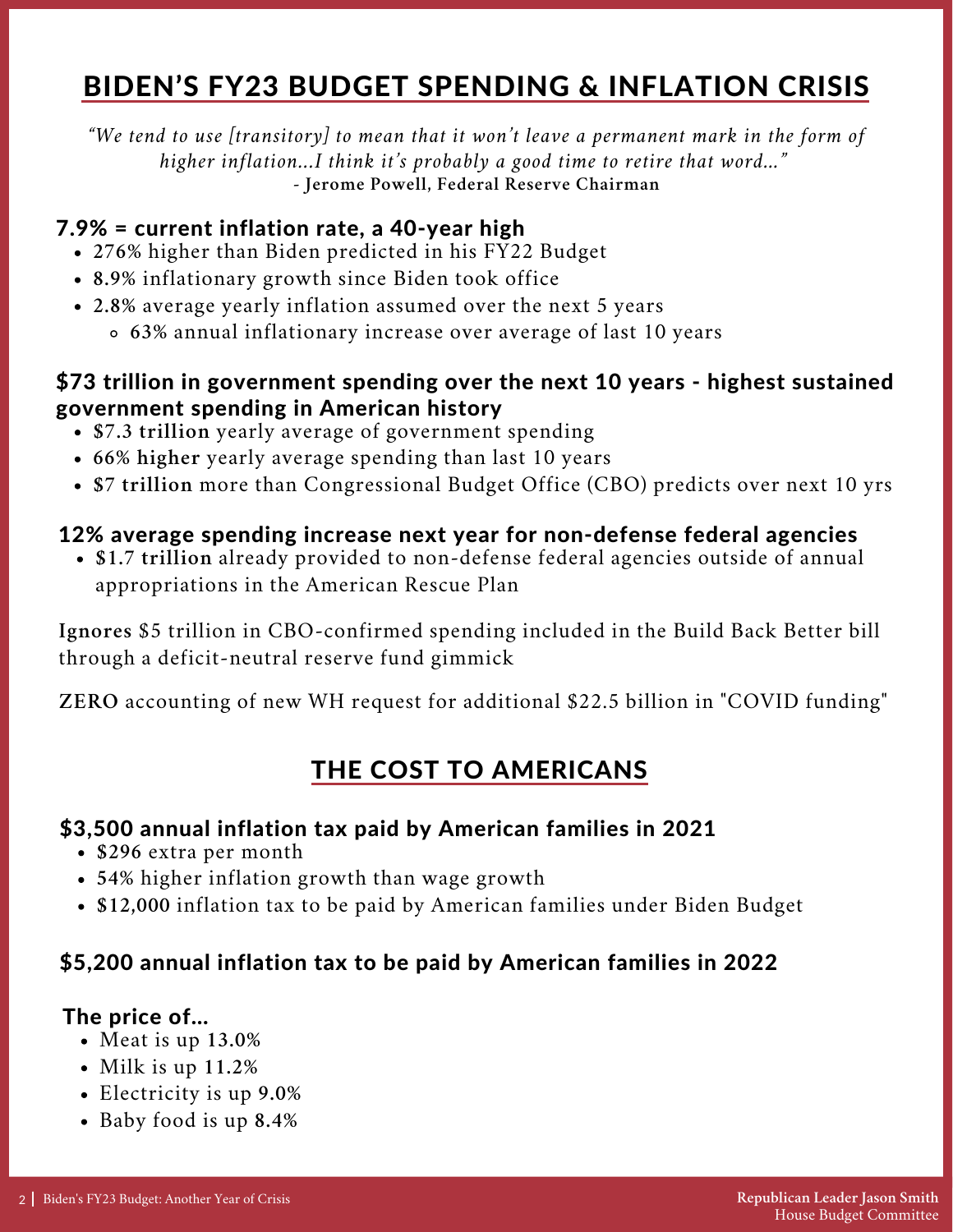# BIDEN'S FY23 BUDGET DEBT CRISIS

#### \$16 trillion in new public debt

- **\$45 trillion** in total debt by the year 2032
- **\$1.4 trillion** average annual deficits
	- **Highest sustained level of deficits in American history**
	- **\$280 billion** higher annual deficits than the average of the last 10 years
- **\$1.7 trillion** more debt than CBO predicted over the same time period
- **107%** public debt-to-GDP ratio by the year 2032
- **\$2.8 trillion** deficit for 2021
	- **\$500 billion** more than CBO predicted when Biden became President

#### \$1.1 trillion yearly debt interest payments by 2032

- **1.5x** Medicare spending this year
- **11x** veterans' health care spending this year
- **1.4x** the entire defense budget this year

**Ignores** \$3 trillion in CBO-confirmed debt in the Build Back Better bill through a deficit-neutral reserve fund gimmick

**ZERO** mentions of "debt crisis" or "inflation crisis" – while mentioning "climate crisis" **33** times

### THE COST TO AMERICANS

**\$50,000** in additional debt per American citizen, bringing total debt per citizen to **\$135,000** by 2032

**\$9,000** reduction in American citizens income as a result of mounting debt

**\$7.7 trillion** of current debt financed by foreign borrowing

**\$4 trillion** of new debt under Biden's FY23 budget to be financed by foreign borrowing if current ratio holds

- **\$1.1 trillion** of current debt controlled by China
- **\$600 billion** of new debt to be controlled by China if current ratio holds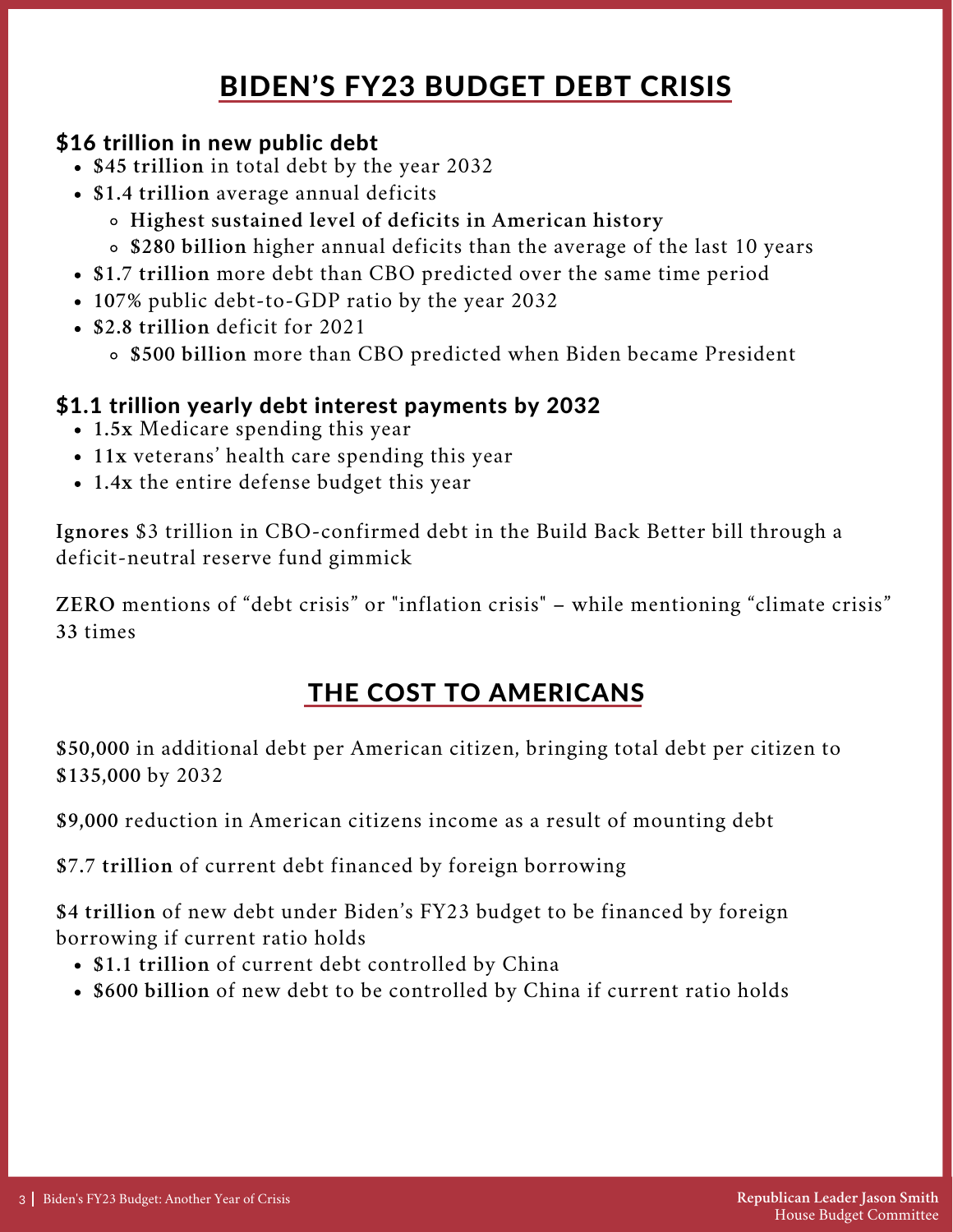# BIDEN'S FY23 BUDGET ECONOMIC & TAX CRISIS

#### \$58+ trillion in total taxes over next 10 years - the highest sustained tax burden in American history

- **18.8%** tax to GDP ratio, **8.7%** increase over historical average
- **\$2.5 trillion** in new taxes, \$4 trillion when including hidden BBB taxes
- **\$1.7 trillion** in new taxes on job creators, \$2.5 trillion including hidden BBB taxes
- **\$800 billion** in new taxes on American families & small businesses, \$1.5 trillion when including hidden BBB taxes

**\$48 billion** death tax increase on grieving families

**12% increase** to supercharge the IRS next year to target American families

In addition to \$80 billion in funding to hire 87,000 new agents in BBB

**2.2%** average projected economic growth

**28%** below the average growth of the last 75 years

**Conceals** \$1.5 trillion in CBO-confirmed tax increases in the Build Back Better bill through a deficit-neutral reserve fund gimmick

**127** mentions of "tax", "fee", and "penalty"

**ZERO** plan to address \$126 billion in PAYGO cuts to programs like Medicare and maternal, infant, and early childhood support, triggered by Democrat new spending

### THE COST TO AMERICANS

**\$2,000/yr** tax increase on middle-income families from Tax Cuts & Jobs Act (TCJA) expiration

**\$700 billion** tax cut for millionaires with return of full SALT deduction from TCJA

**\$460 billion** tax increase on small businesses due to TCJA expiration

**\$1.5 trillion** in additional debt as a result of slower economic growth

**\$7,000** per capita GDP loss as a result of slower economic growth

**87 million** Americans making under \$400K would be targeted by IRS bank snooping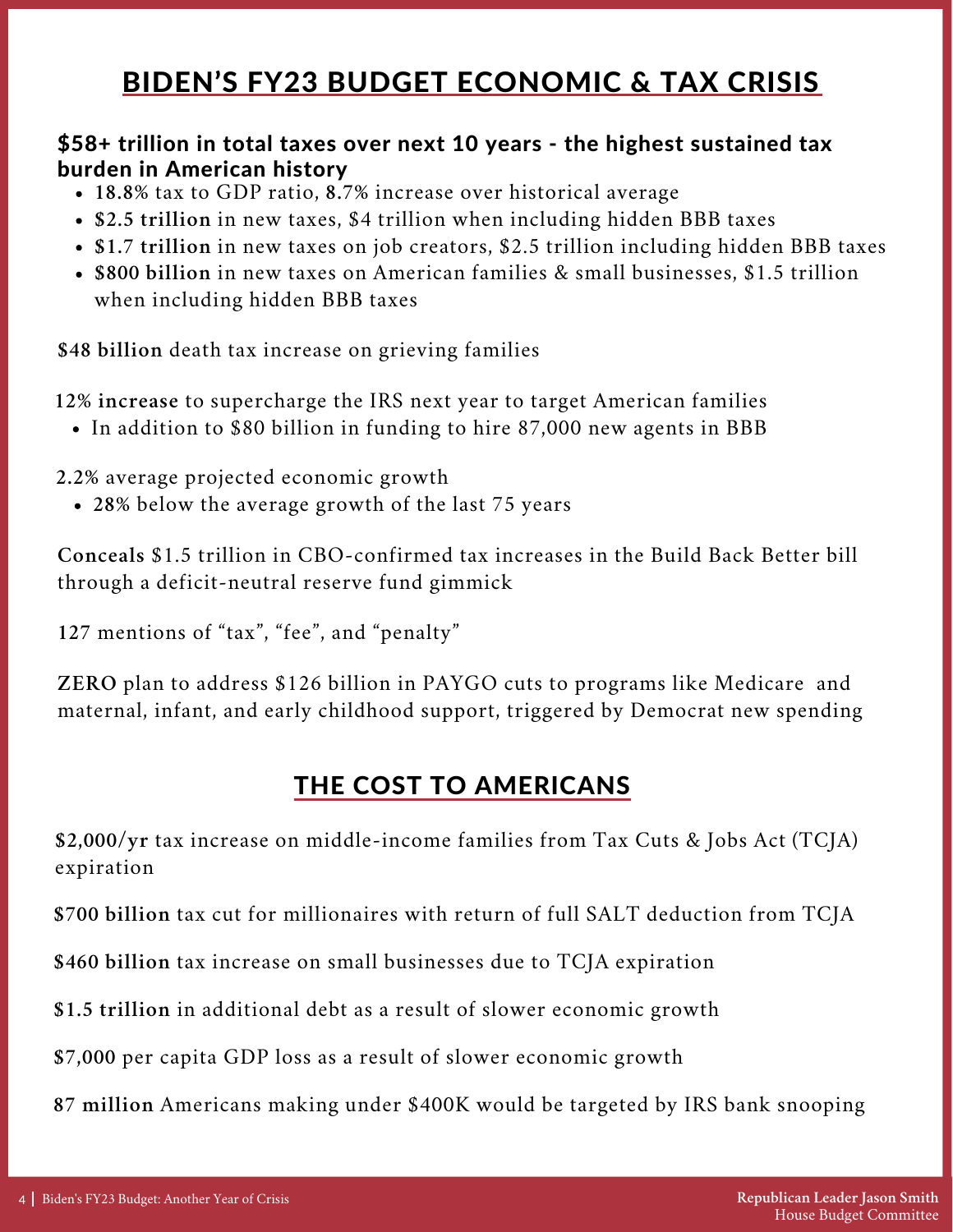# BIDEN'S FY23 BUDGET ENERGY CRISIS

**\$4.27** average price at the pump under Biden's anti-American energy agenda

**\$45 billion** in new taxes on domestic energy production

**ZERO** mention of resuming the Keystone Pipeline

**ZERO** plans for new domestic oil and natural gas leases

**Billions in Green New Deal Spending on…**

- **\$4.5 billion** for Environmental Justice & Justice40 initiative
- **\$3 billion** for "clean energy" jobs
- **\$1.4 billion** for a nationwide network of electric vehicle (EV) chargers
- **\$900 million** to build climate resilient affordable housing
- **\$757 million** to purchase government fleets of EVs
- **\$20 million** for Civilian Climate Corps

**25% increase** in EPA budget – just as Biden Administration seeks to expand regulatory authority under WOTUS and harm farmers and landowners

**27** mentions of "green" and "greenhouse", **187** mentions of "climate"

### THE COST TO AMERICANS

**79% increase** in average price at the pump since Biden took the oath of office

**\$2,000** per year increase in gas costs for households

**213 million** more barrels of oil imported in 2021 under Biden energy policies – making America more reliant on other nations for our energy security

**\$900 million** spent a day to import oil to U.S. – double the amount spent per day before Biden took office

**11,000** energy jobs lost from abandoning Keystone XL pipeline plus millions more threatened by Biden's America-last energy policies

**\$7,000 cut** to an American family's income over time from the Biden Administration's re-entry into the Paris Climate Accord

Under Joe Biden, America goes from being a net exporter of energy to a net importer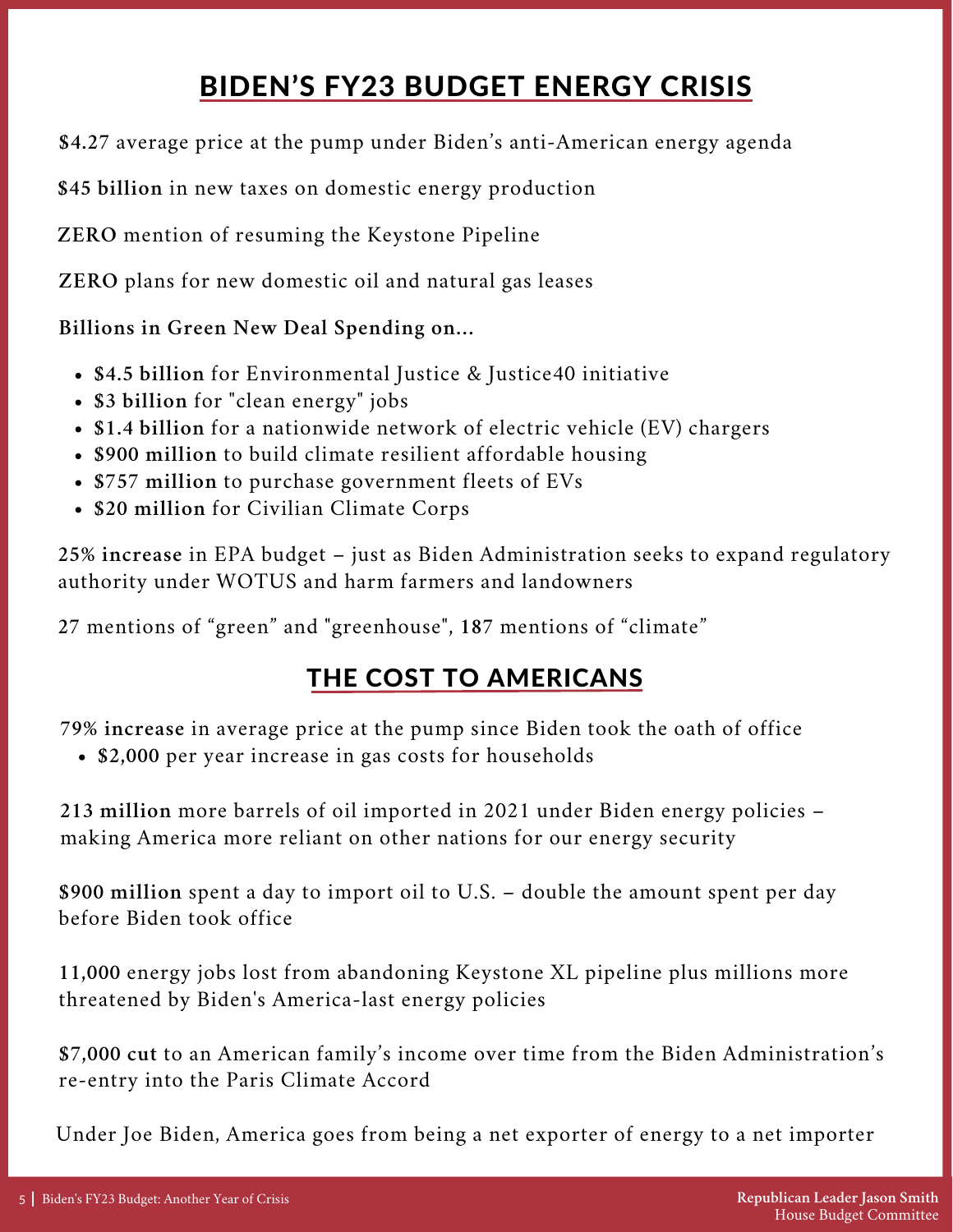# BIDEN'S FY23 BUDGET BORDER CRISIS

**Over 2.9 million** border encounters occurred since Biden took office

**426%** increase over the previous year

**\$600 million** cut next year to Homeland Security core funding

When removing \$3 billion in DHS climate dollars

**\$150 million** cut next year to U.S. Immigration & Customs Enforcement

**\$4 billion** reward to Central American countries flooding U.S. with illegal immigrants

**Continues** catch-and-release

**Fails** to enforce "Remain in Mexico" policy despite court order

**Keeps** same border policies that resulted in the worse Border Crisis in 20+ years

**ZERO** plans to use the \$1.9 billion for border wall construction renewed as part of the bipartisan FY22 omnibus appropriations bill that maintained border wall funding

**ZERO** accounting for taxpayer dollars spent on flights to transport illegal immigrants from border to other parts of the country

**ZERO** accounting for taxpayer dollars spent on housing for illegal immigrants – having already diverted \$2 billion in COVID-19 testing, vaccines, and therapeutics as well as Strategic National Stockpile replenishing funds to such purposes

**ZERO** mentions of "border security " in the budget

### THE COST TO AMERICANS

**\$800** in lower wages per American worker = cost of Biden's open border policies **\$350 million** in already-purchased, unused border wall materials rusting away **\$6 million** per day in tax dollars paid to DOD contractors to not build the wall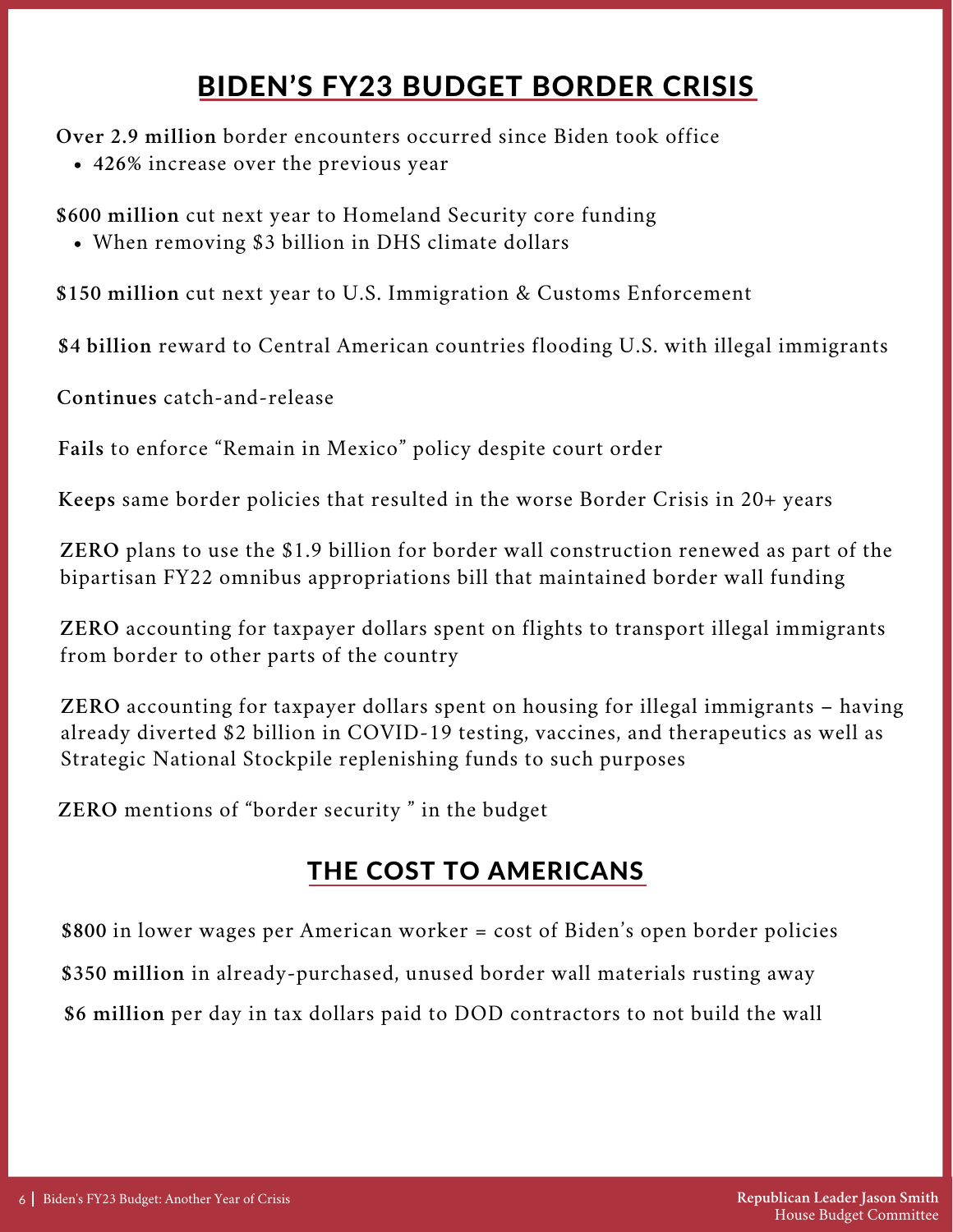# BIDEN'S FY23 BUDGET SECURITY & CRIME CRISIS

#### 200% larger increase to non-defense agencies compared to defense budget

- **525%** larger budget increase given to EPA
- **4%** cut to defense budget in 2023 when factoring in current inflation rate

**92%** cut to future Iron Dome defense system in Israel compared to that recently adopted in bipartisan fashion by Congress

#### ZERO prohibitions against funding of viral research in China

**2.9%** reduction in real middle class household income during first year of COVID-19 arriving in the U.S.

**Flatlines** funding for prisons and detention facilities

**ZERO** prohibitions against federal funds for sanctuary cities

**ZERO** prohibitions against federal funds for localities that defund local police departments

**4** mentions of "police", while "equity" mentioned **73** times

### THE COST TO AMERICANS

**Funding** for military falls to lowest levels, as a percentage of the economy, since WWII

**30%** increase in homicides in 2020

**12** major cities had record-breaking homicide totals in 2021

**976,000 pounds** of narcotics, including **12,200 pounds** of lethal fentanyl – enough to kill every American man, woman, and child – seized by border patrol over the last year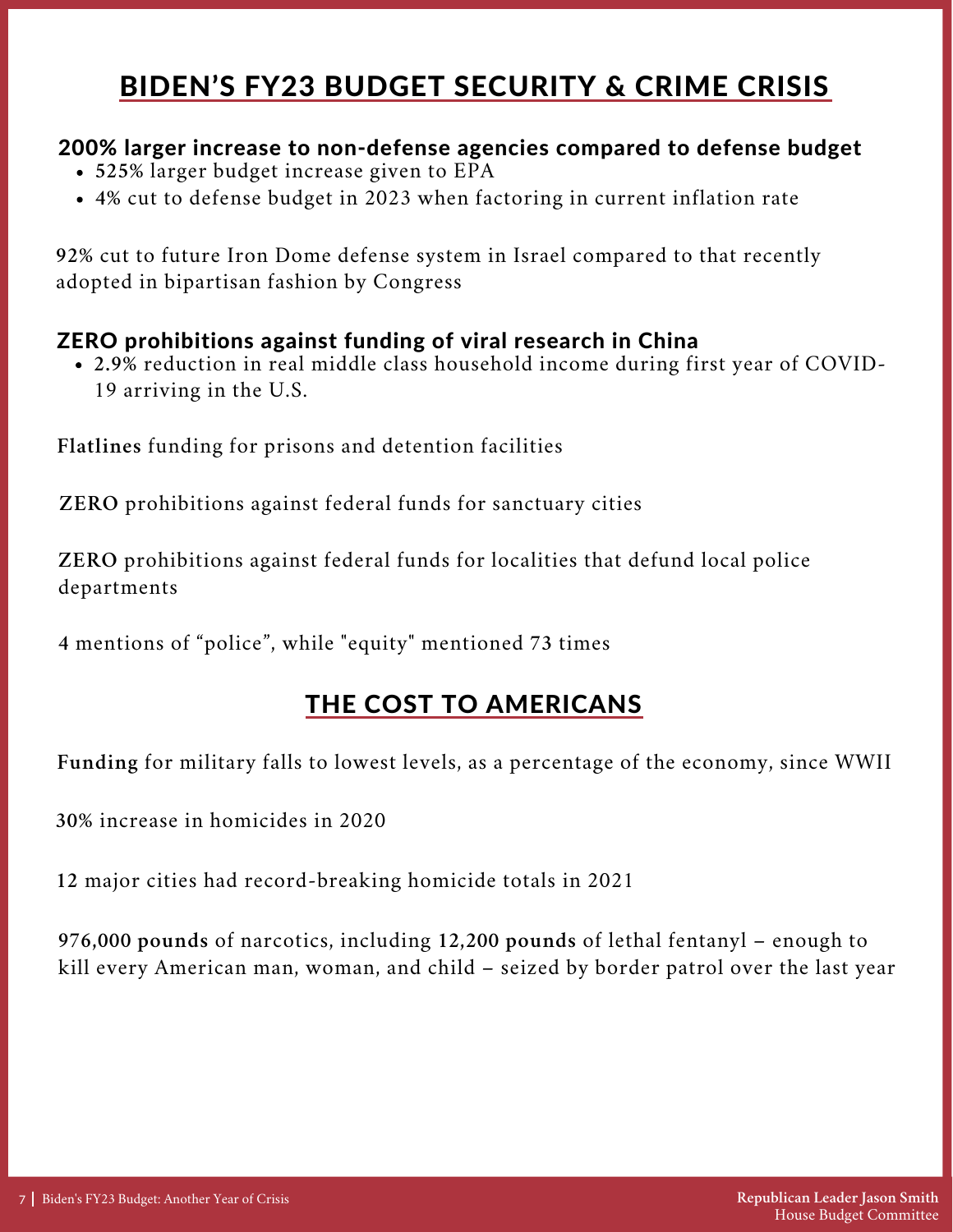# BIDEN'S FY23 BUDGET EDUCATION CRISIS

**17% increase** to Department of Education budget next to further embolden the federal takeover of our education system

**\$88+ billion** in Department of Education funding in FY23 on top of an 78% increase under ARP

**\$2 billion** in new federal tax dollars to recognize the harmful impacts of blue state school closures on students

**ZERO** prohibition against subsidizing localities that continue to enforce school closures, require COVID vaccinations or mask mandates on children

**ZERO** prohibition against subsidizing schools that remain virtual

**ZERO** prohibition against subsidizing schools that promote Critical Race Theory

**ZERO** prohibition against Fulbright scholarship funding going toward Russian programs

**ZERO** mention of "parents" in the budget

### THE COST TO AMERICANS

**\$4.3 billion** per month cost to taxpayers from ongoing student-loan moratorium that predominantly benefits wealthy Americans

**24%** increase in college tuition over the last 10 years

**\$1.7 trillion** in student debt with no plans to address rising college tuitions

**18 months** of learning loss associated with school lockdowns

**27%** increase in incidents of suicide among youth over the past year